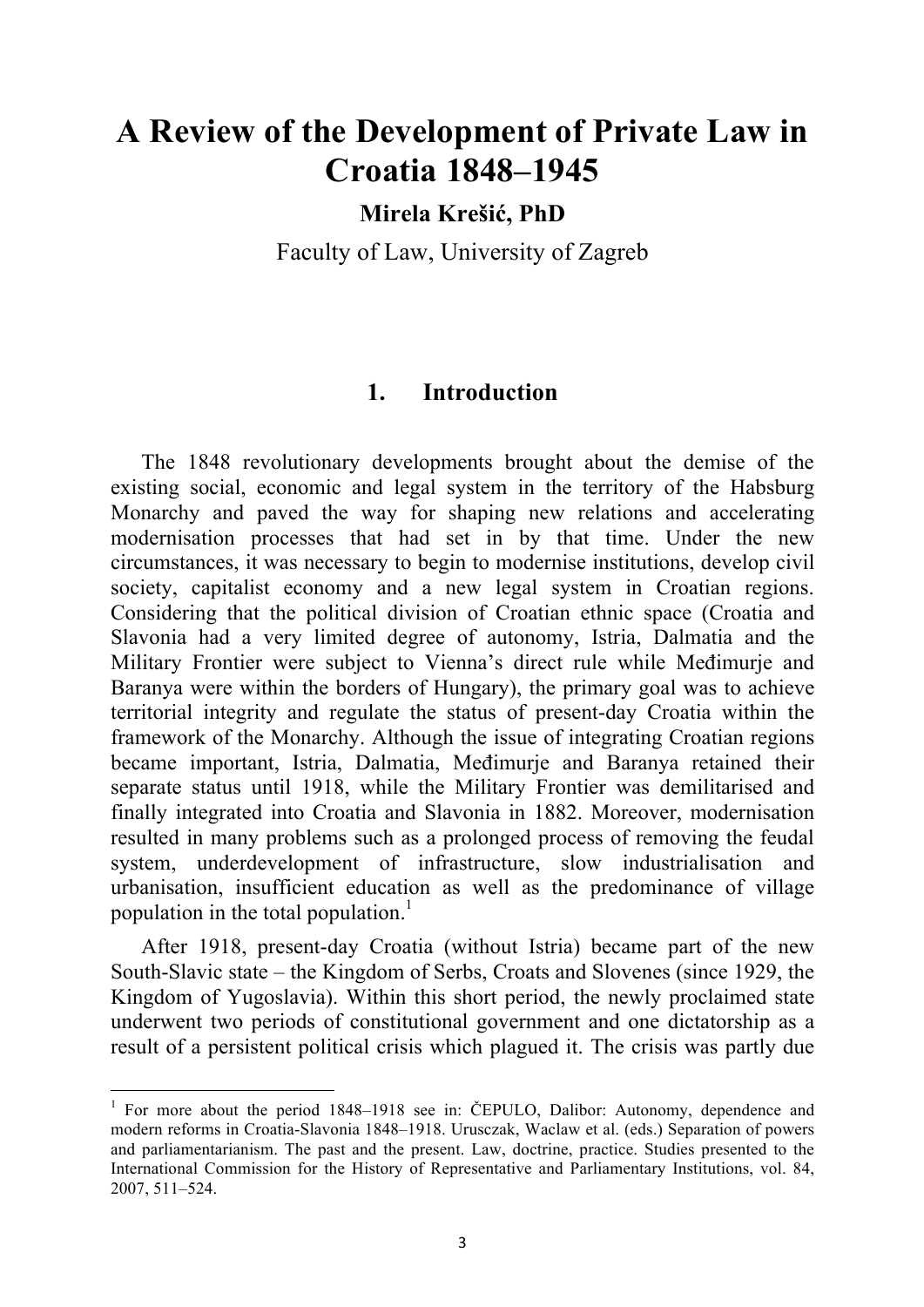to tensions between Croatians and Serbs, the so-called "Croatian issue". In an attempt to resolve it, the Banovina of Croatia (*Banovina Hrvatska*) was formed as a separate region with wide-ranging legislative, administrative and judicial autonomy. The *Banovina* is commonly regarded as the first step towards future federalisation, a direction which the Kingdom had to pursue in order to survive. However, this aim was never fully realised, due to both domestic circumstances and the outbreak of the Second World War. 2

After Germany's attack on Yugoslavia on 6 April 1941, the King and the Government fled abroad while the Yugoslav Army, after its resistance was crushed, signed unconditional surrender. Nevertheless, the Government in exile proclaimed the continuity of the Kingdom of Yugoslavia and the continuation of fighting. In occupied Yugoslavia, Germany and Italy established their interest zones. Some parts of the territories were annexed by Germany and Italy, some by Hungary and Bulgaria. In other territories, governments were set up by domestic forces under the supervision of German or Italian authorities. One example was the Independent State of Croatia (*Nezavisna Država Hrvatska*, NDH). At the same time, the Communist Party of Yugoslavia decided that the struggle against the occupational forces should continue and the Military Committee was founded under the leadership of J. Broz Tito (the so-called partisan movement). Thus, referring to the territory of present-day Croatia during the war, its territory was under two or even three governments – the NDH, partisan authorities, and the Yugoslav government in exile.<sup>3</sup>

The establishment of the Croatian private law system that began in 1848 continued throughout the next one hundred years. The diversity of public law orders that marked the position of Croatian lands in this period (the Habsburg/Austro-Hungarian Monarchy, the Kingdom of SCS and the Kingdom of Yugoslavia, dual/triple government during the Second World War) did not have significant impact on the essential normative determinants of the private law system, which would more or less remain in force intact until the enactment of the Law on Immediate Voiding of Regulations Passed Before 6 April 1941 and During the Occupation (1946).

 $2^2$  For the formation of a new state and political situation in the interwar period see: KREŠIĆ, Mirela: Yugoslav private law between the two World Wars. Modernisierung durch Transfer zwischen den Weltkriegen (T. Giaro, ed.), Vittorio Klostermann Verlag, Frankfurt am Main, 2007, 151–153.

<sup>&</sup>lt;sup>3</sup> For the political situation during the war see: ČEPULO, Dalibor: Hrvatska pravna povijest u europskom kontekstu – od srednjeg vijeka do suvremenog doba, Pravni fakultet u Zagrebu, 2012, 285–290., 293–301.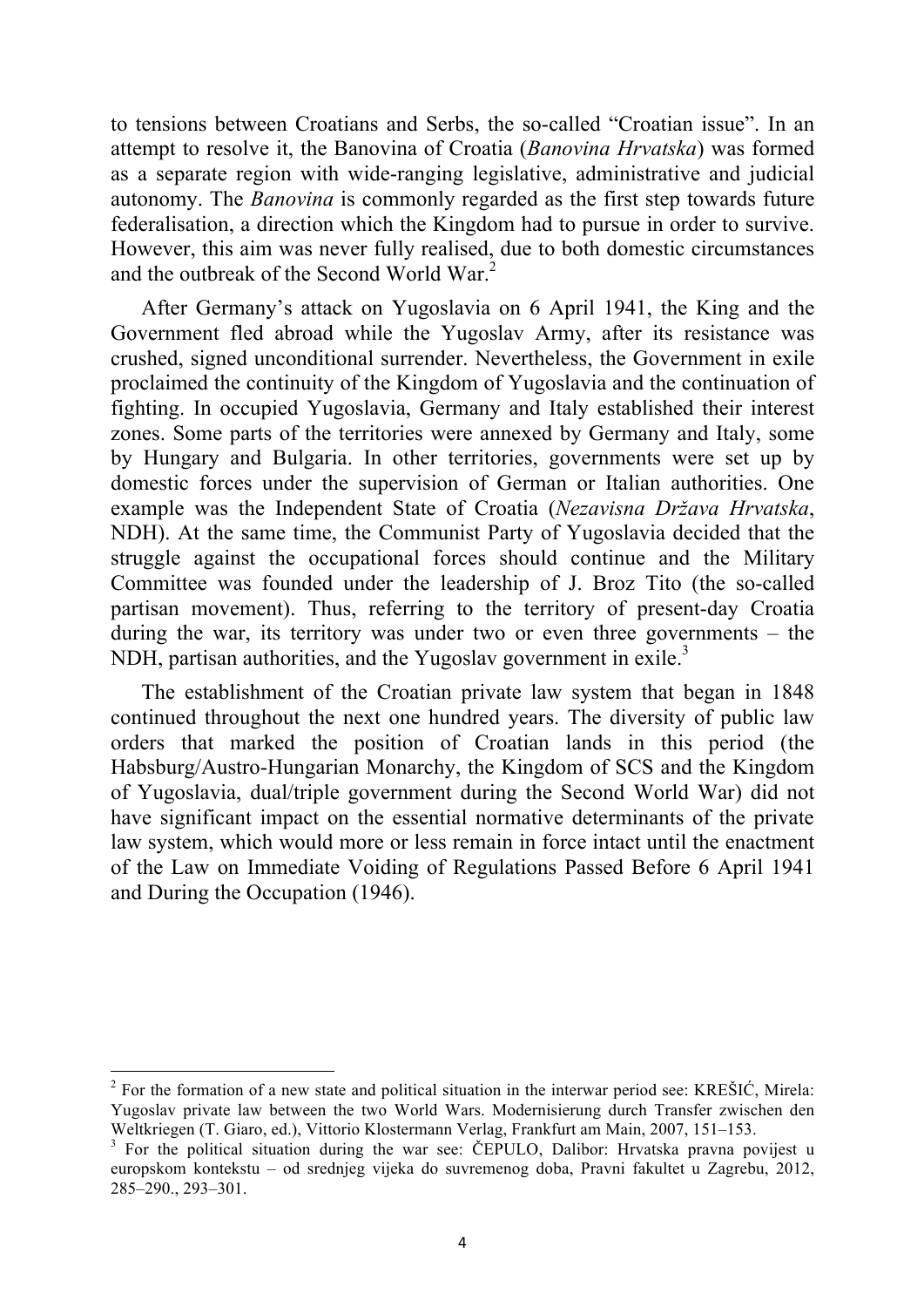# **2. A New Croatian Private Law System in the Making (1848– 1918)**

From 1848 to 1918, the Monarchy underwent different stages of political and constitutional development. After the turbulent 1840s and 1850s, the stability of the Monarchy was established after the signing of the Austro-Hungarian (1867) and the Hungarian-Croatian  $(1868)^4$  Compromises. Each of the periods introduced some novelty in the development of the private law system. However, the foundations of the system were definitely laid in 1848 when the Croatian Diet, among others, abolished serfdom and manorial jurisdiction over serfs and proclaimed the principle of equality of all citizens before the law. This was the beginning of a break up with the feudal social and legal system that continued in the following year when the March Constitution was imposed. The brief period of false constitutionality was followed by Bach´s absolutism, which made free political life in the Monarchy impossible. However, it fully accepted private ownership and capitalistic entrepreneurship and introduced numerous reforms. With the introduction of a uniform model of administrative and judicial organisation, the application of some existing (Austrian) laws was expanded to all the lands of the Monarchy by imperial patents, and several new laws were introduced as well. Within a short period, the largest and most important part of the Croatian legal system was considerably changed. Almost all of these laws remained in force even after the abolition of absolutism, and the major ones among them were in force until 1929 or 1946. Thus, they significantly influenced Croatian legal doctrine, practice and culture.

**Civil Law**. The most important piece of legislation introduced during the period of absolutism in Croatia, Slavonia, Međimurje and Baranya was the Austrian General Civil Code (*Allgemeines Bürgerliches Gesetzbuch*, ABGB). Since it was introduced during absolutism, it was not quite welcome. Nevertheless, after the abolition of absolutism, the enforcement of the *ABGB* continued pursuant to a decision of the Croatian Diet, evolving into a kind of a Croatian *General Civil Code*, independent of the Austrian model. This differentiation was the result of the fact that once introduced, the Croatian application of the *ABGB* developed independently from Austrian jurisdiction, although attention was paid to Austrian judicature and commentaries on the *ABGB*. The situation was different in Međimurje and Baranya, where *Tripartitum* was reintroduced in 1861. Prior to its introduction in Croatia and Slavonia, the *ABGB* was introduced in Istria, Dalmatia and in the Military

<sup>4</sup> For more about the Hungarian–Croatian Compromise see: ČEPULO, Dalibor–KREŠIĆ, Mirela: Horvát–magyar kiegyezés: intézmények és valóság. Šokčević, Dinko (ed.) "Mint nemzet a nemzettel"…Tudományos konferencia a magyar–horvát kiegyezés 140. évfordulója emlékére / "Kao narod s narodom"…Konferencija u spomen 140. obljetnici Hrvatsko-ugarske nagodbe, Budimpešta: Croatica, Budapest/Budimpešta, 2011, 141–155.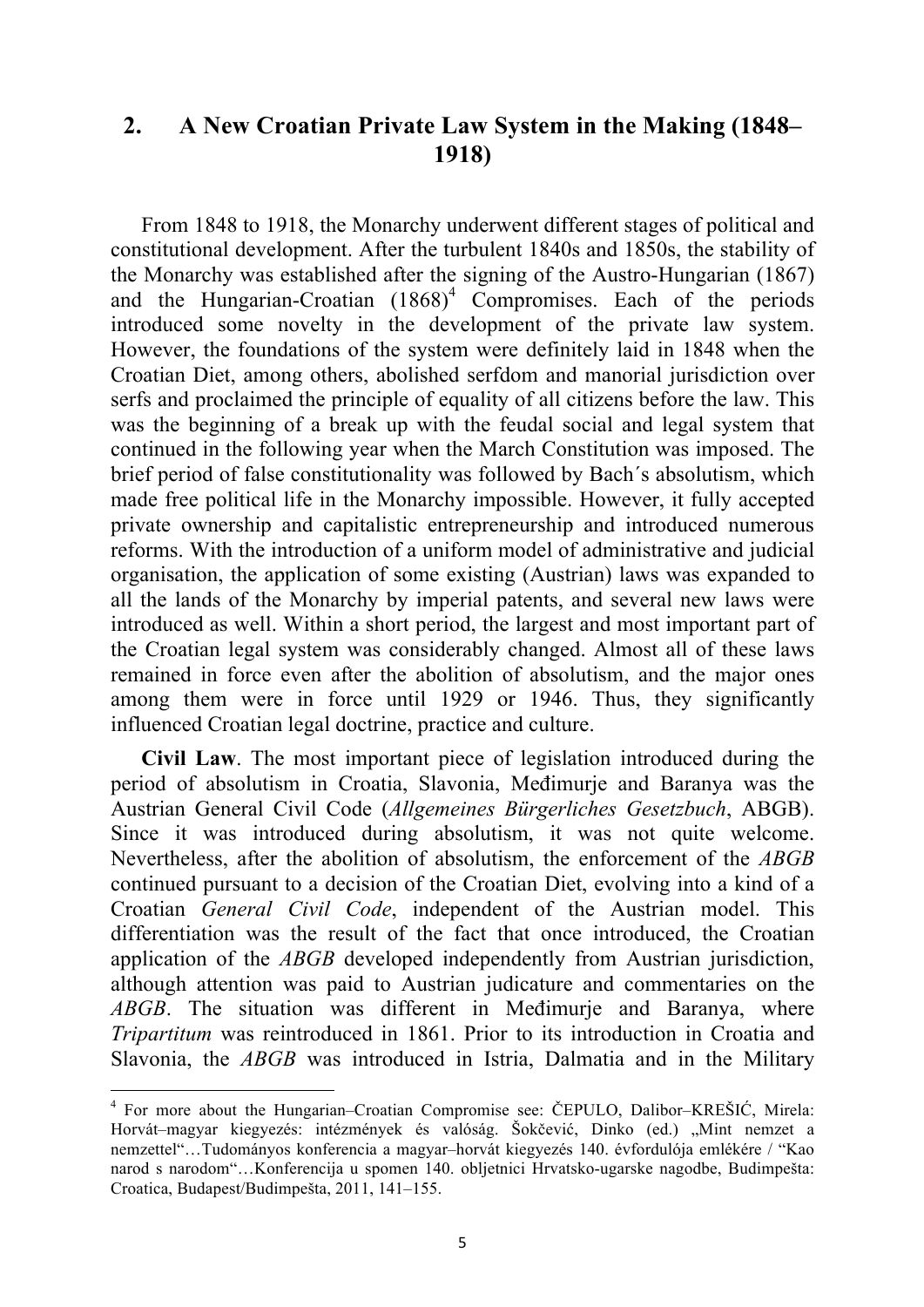Frontier as of 1815. Since then, the development of the Croatian legal system based on the *ABGB* continued for the next one hundred years, making it an important part of Croatian legal tradition. 5

The enforcement of the *ABGB* had significant impact on the economy and society. It facilitated a break with the feudal social and legal system, and largely contributed to the process of modernisation of the legal system and civil society. However, there were many problems and the *ABGB* was considered to be their source. Since the *ABGB* in its "closed system" of property rights did not recognise the institute of joint ownership, Croatian communal households and their typical household property – i.e. property jointly owned by all the members of the household who were not necessarily related, and without clearly established individual shares in the property – could not fit into the existing legal framework created by the *ABGB*. <sup>6</sup> In spite of the significance of communal households for Croatian society, they were regulated by customary law, and not by special legislation. The encounter of the concept of individual ownership as provided for in the *ABGB* with the concept of joint ownership from customary law proved to be an encounter of two different legal traditions leading to pluralism in Croatian private law: the *ABGB* legal order based on individual ownership and the communal household order based on household ownership.<sup>7</sup>

When the *ABGB* was introduced in Croatia and Slavonia, it provided for the non-application of the provisions of marriage law with respect to Roman Catholics, Greek Catholics and Orthodox. With respect to them, religious, church law providing for the mandatory church marriage continued to apply. At the same time, the integral *ABGB* remained in force in Istria and Dalmatia, including its amendments (dating from 1868 and 1870). According to it, a special form of civil marriage was introduced, permitting spouses who were barred from marriage under canon law to enter a civil marriage (*Not-Zivilehe*), if no obstacle to marriage existed under civil law. Furthermore, civil marriage became mandatory for all persons who did not belong to any recognized denomination. In Međimurje and Baranya, a (re)introduced Hungarian law was effective since 1861, a law whereby civil marriage was mandatory. However, in 1939, religious marriage would be recognized as well. Also, marriage could be terminated regardless of religious affiliation of spouses, and secular courts had exclusive jurisdiction over all marital disputes.

One of the typical examples of changes resulting from the introduction of the *ABGB* was the establishment of inheritance law equally for all types of property

 <sup>5</sup> GAVELLA, Nikola: Die Rolle des ABGB in der Rechtsordnung Kroatiens. Zum 140. Jahrestag seiner Einführung in Kroatien. Zeitschrift für Europäisches Privatrecht, 4, 1994, 603–623.

<sup>&</sup>lt;sup>6</sup> KREŠIĆ, Mirela: Entitlement of Female Descendants to Property of Croatian Communal Household. Journal on European History of Law, 2, 2011, 74–76.

 $^7$  ČEPULO, Dalibor: Tradicija i modernizacija: "Iritantnost" Općeg građanskog zakonika u hrvatskom pravnom sustavu. Liber amicorum Nikola Gavella (Gliha, I. et. al., eds.), 2007, 1–50.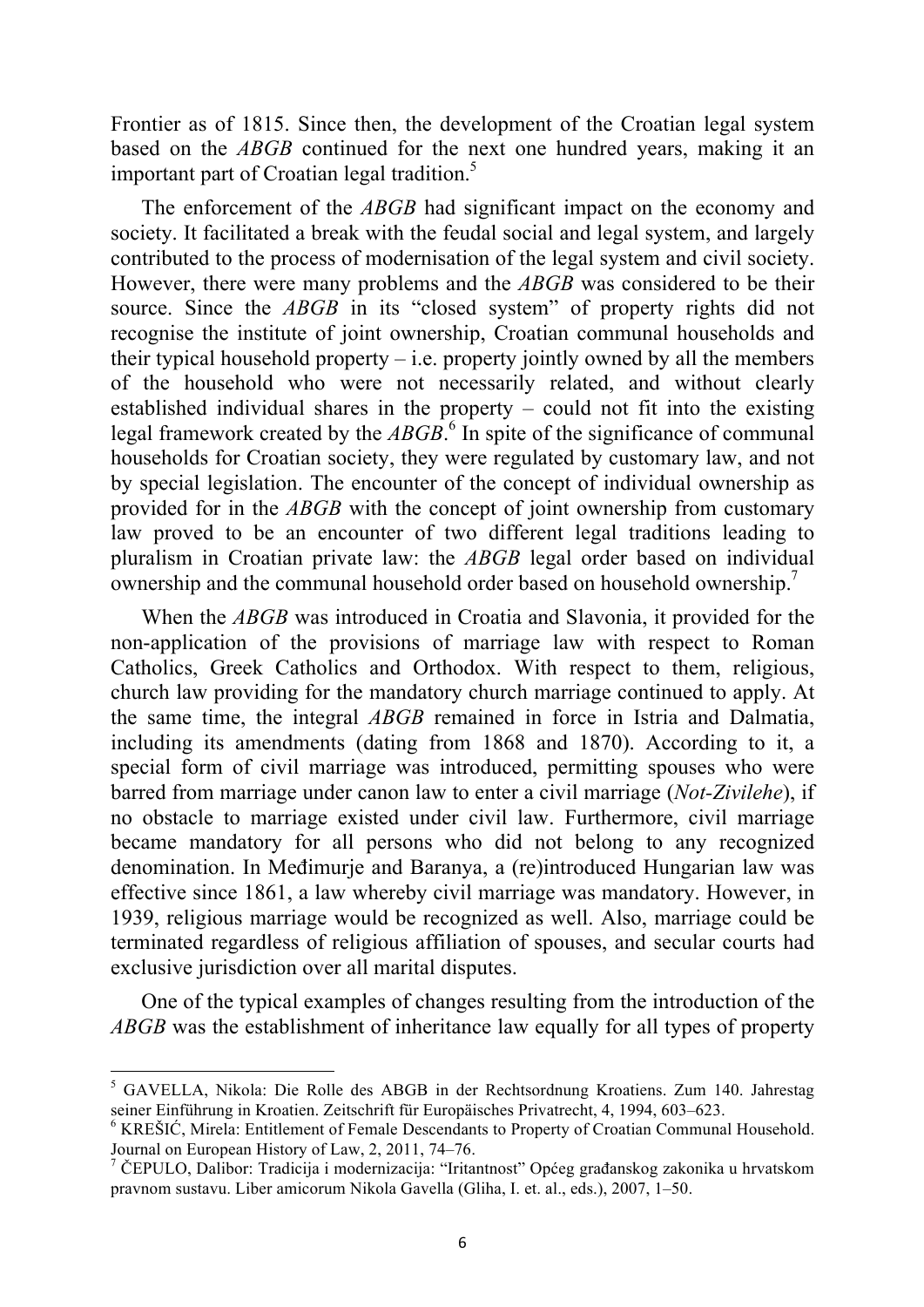and all persons. The *ABGB* provisions on succession, unlike previous regulations, did not recognise the distinction between hereditary and acquired, movable and immovable property. Also, the circle of potential heirs was broadly defined, based on kinship and marriage and regardless of gender. As a result, two new very important principles were introduced – the principle of universal succession and the principle of equality, including equality of spouses regardless of gender. In practice, the rights of female heirs to inherit an equal portion of the estate caused a great stir, particularly among some social classes, as this practice was considered unjustified, and was a cause of great adversity. This was particularly the case when land was concerned. Nevertheless, this principle of equality had to be accepted in practice, albeit with varying modifications.<sup>8</sup>

**Civil Procedure**. In addition to civil law reform that was achieved by the *ABGB*, the reform of civil procedure that had previously been regulated by royal edicts, customs and judicial practice was of great importance. The new civil procedure was regulated by the *Temporary Rules of Civil Procedure*, which were introduced in Croatia and Slavonia in 1852. According to these procedural rules, parties had a decisive and exclusive initiative during litigation. However, the judge also had a strong position, especially during the oral hearing. The role of the judge would become more important with the introduction of the new, quite modern and progressive Austrian, so-called Klein´s *Civil Procedure Code,* which was introduced in Istria and Dalmatia in 1895. <sup>9</sup> The *Temporary Rules*  were also in effect in Međimurje and Baranya, however only until 1861, when the old Hungarian rules were restored. The New Hungarian *Code of Civil Procedure* (Act LIV), which mainly followed the Austrian *Temporary Rules*, was passed in 1868. Finally, a new and modern Hungarian *Code of Civil Procedure* was introduced in 1911, and consequently in Međimurje and Baranya.

**Non-Contentious Law.** The first codification of non-contentious law was adopted in 1854, as the *Non-Contentious Proceedings.* The Proceedings were valid for all Croatian regions, with the exception of Međimurje and Baranya after 1861. This piece of legislation was of special significance due to the conduct of inheritance procedures as a result of changes in the rules of inheritance introduced by the *ABGB*.

**Land Registry Law**. The first step in the process of establishing unified land registry law in the territory of the Monarchy was made in the early  $19<sup>th</sup>$  century when the so-called Franciscan cadastre was introduced, primarily for the purposes of taxation, in the Austrian part of the Monarchy, including Istria and

<sup>&</sup>lt;sup>8</sup> For more about inheritance rights of females see in KREŠIĆ, Mirela: Intestate succession of female descendants according to the Austrian General Civil Code in the Croatian-Slavonian legal area 1853–1946. Annals FLB – Belgrade Law Review, LVIII, 3, 2010, 121–136.

<sup>&</sup>lt;sup>9</sup> About Franz Klein's Civil Procedure Code see: VAN RHEE, C.H.: Introduction, European Traditions in Civil Procedure, C.H. van Rhee (ed.), Intersentia, Antwerp–Oxford, 2005, 11–14.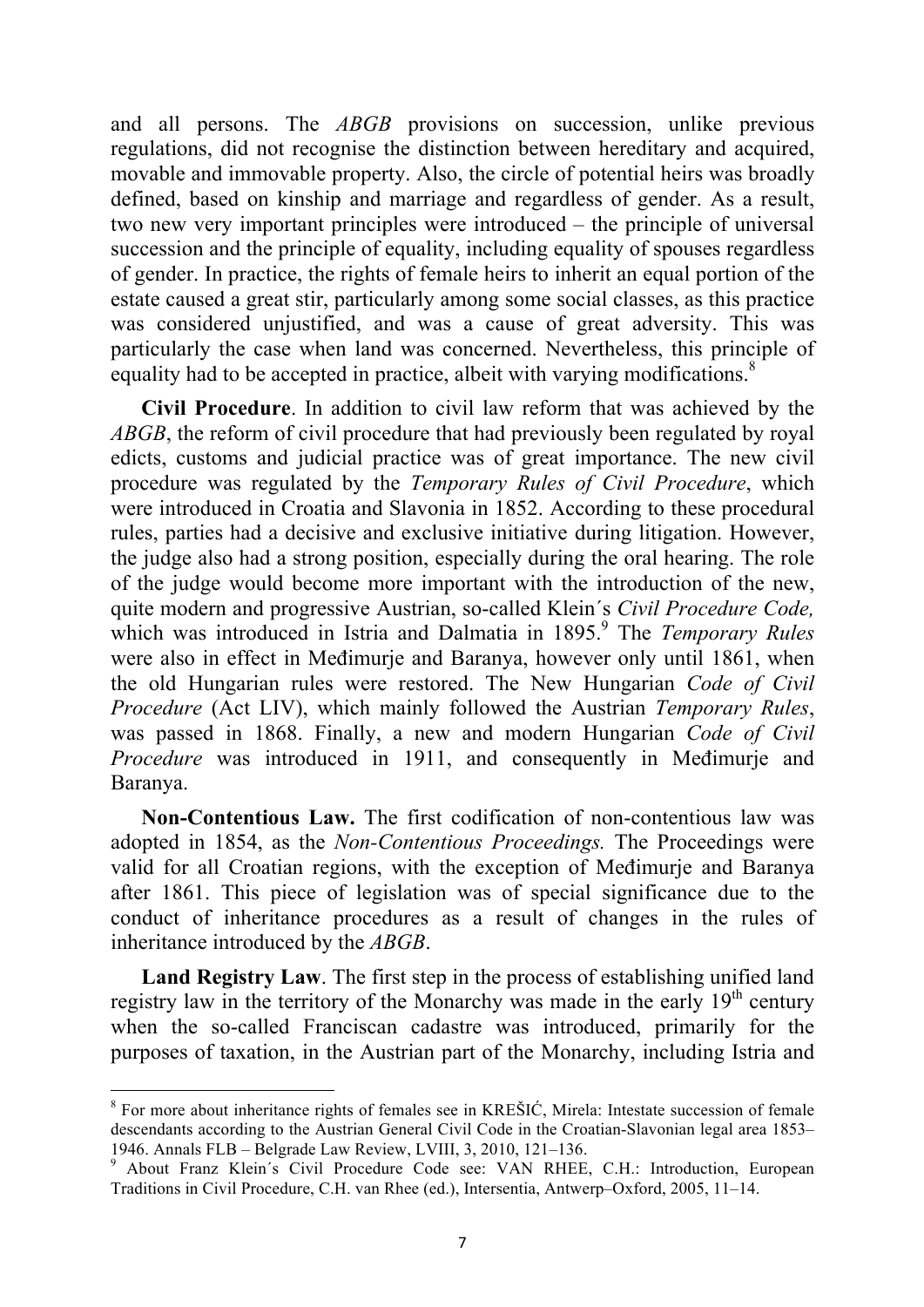Dalmatia. The result of this extensive work was, among other laws, the *Land Registry Law* from 1871. The introduction of the modern cadastre in the Hungarian part of Monarchy began in 1850, and part of the land registry legislation was the *Land Registry Order* of 1855, which was valid for Croatia and Slavonia.

**Commercial Law.** There were attempts in the Monarchy to codify commercial law from the beginning of the  $19<sup>th</sup>$  century, but all attempts failed. So, the *German Law on Bills of Exchange* was introduced as a provisional regulation, first in the Austrian lands, including Istria and Dalmatia, and then in 1850 in Croatia and Slavonia. Finally, the Monarchy introduced the *German General Commercial Code* (1861) in 1862, but only the first four of its books excluding the fifth one, which dealt with maritime law. This Austrian *Commercial Code,* based on the *German Code,* was in effect in Istria and Dalmatia. A decade later, in 1875, the Hungarian (-Croatian) *Commercial Code*, also based on the German Code, was adopted as Art. XXXVII. According to the provisions of the Hungarian-Croatian Compromise, commerce was part of joint affairs, so the law adopted was valid for Croatia and Slavonia. Moreover, according to the provisions of the Compromise, the laws passed by the Joint Diet were required to be published in the Croatian original version, and forwarded to the Croatian-Slavonian Diet for publication. The fact that the Code had to be published in the Croatian language, among other reasons, gave rise to differences between the Croatian and the Hungarian version of the text. Since the application of the Commercial Code also depended on effective civil law, more differences arose because of the fact that in Hungary after 1861, previous (Hungarian) private law was reinstalled, primarily *Tripartitum*, whereas Croatia and Slavonia retained the *ABGB* that had been introduced in 1852.

**Copyright Law**. For a long time, the Monarchy showed little interest in modernising copyright law, therefore the Austrian as well as the Hungarian part of the Monarchy, gained a copyright law relatively late. The Hungarian *Copyright Law* (1884) was applied in Croatia and Slavonia, while the Austrian *Law on Copyright in Works of Literature, Art and Photography* (1895) was introduced in Istria and Dalmatia.

## **3. Croatian Private Law: The Interwar Legal Unification and Wartime Changes**

From the first years of its existence, the Kingdom of Yugoslavia was plagued by political crisis and inter-ethnic disputes, as well as economic backwardness. These problems had their roots in the fact that nations that made up the new state had their own political, cultural, economic and legal heritage. Legal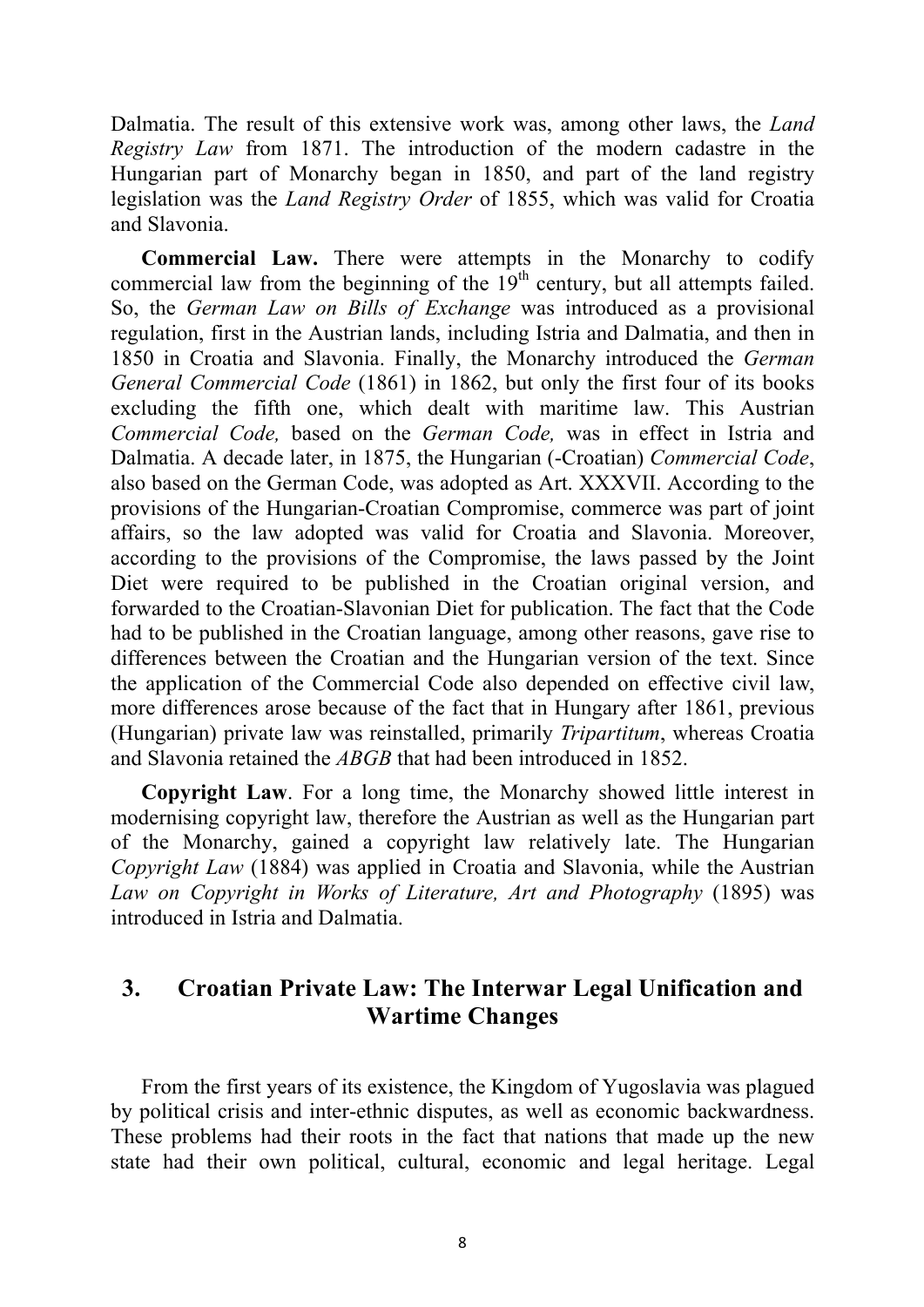diversity resulted in legal particularism as well as six legal areas i.e. jurisdictions: a) the area of Slovenia and Dalmatia; b) the former Kingdom of Croatia and Slavonia; c) the area of Vojvodina, Međimurje, Baranya and Prekomurje (the so-called ex-Hungarian legal area); d) the former Kingdom of Serbia; e) the former Kingdom of Montenegro; and f) the area of Bosnia and Herzegovina. $10$ 

This kind of extreme legal particularism gave rise to intense government efforts to eliminate collisions between legal areas through a process of unification, which began soon after the establishment of the common state. However, the result of these attempts at legal unification was not completely successful, since it became common place in the legal history of the interwar Yugoslavia to speak of unified and non-unified law branches. Private law belonged to both categories.

**Civil Law**. Every legal area had its own civil code, although most of them, directly or indirectly, originated from the *ABGB*. An exception was the ex-Hungarian legal area with *Tripartitum* and the Montenegrin legal area where the *General Code of Property* was applied. Apparently, civil law particularism was not too confusing in legal life, since the unification process progressed very slowly and finally came to a standstill. Also, mostly all civil codes, because of their liberal and individualistic principles, corresponded with the socioeconomic background of the country. Nevertheless, the result of the unification/codification process was the *Preliminary Principles of the Yugoslav Civil Code* (1934), which never became law.

**Civil Procedure**. The Kingdom was more successful in its attempt regarding civil procedure. The result of the codification process was the *Code on Court Procedure in Civil Litigations* (1929) which, as a literal translation of the Austrian *Zivilprozessordnung* (1895), adopted a different model of civil proceedings. This was a model of quick, efficient, simple and concentrated proceedings, in which the judge held a public hearing and pronounced his judgement immediately. $11$ 

**Non-Contentious Law.** For the sake of adjustment to the new *Code on Court Procedure,* a *Non-Contentious Procedure Code* (1934) was successfully codified and adopted. The Code took over the rules of Austrian non-contentious law of 1854, however it was additionally required to remove gaps and unclarities that appeared in practice. The provisions of this Code continued to be applied in the territory of Croatia even after the Second World War as an additional legal source.

 $10$  For each of these legal areas see KREŠIĆ, 2007, 154.

<sup>&</sup>lt;sup>11</sup> UZELAC, Alan: Accelerating civil proceedings in Croatia – A history of attempts to improve the efficiency of civil litigation. van Rhee, C.H. (ed.): The Law's Delay. Essays on Undue Delay in Civil Litigation. Ius Commune Europaeum, Intersentia, Antwerp–Oxfort–New York, 2004, 283–313. https://bib.irb.hr/datoteka/195152.C-3.8\_Uzelac\_Accellerating.pdf (last accessed on 4 October 2017).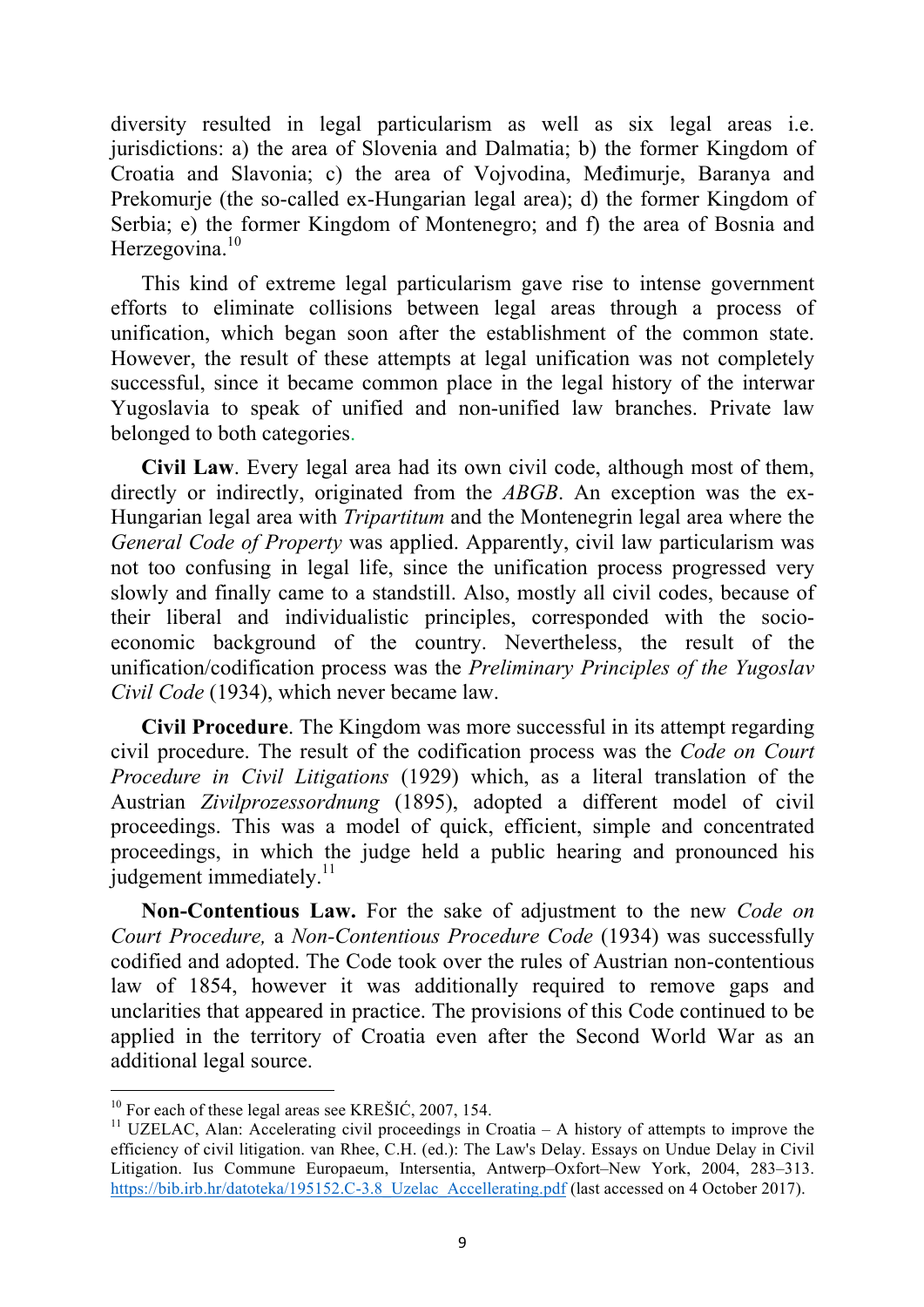**Commercial Law.** Europe between the two World Wars kept pace with advanced economy, and as a consequence, set out to codify or change its commercial law in general, as well as its commercial codes. The same process evolved in Yugoslavia and resulted in a 1937 *Commercial Code*. The Code was based on the *German Commercial Code* (1897), the Austrian Commercial Code draft (1920) as well as the Commercial Code draft prepared for the Kingdom of Serbia (1912) but incorporated many contemporary solutions from different European codes. Although enacted by the Parliament and sanctioned by the King, the Code was never in effect, which means that previous commercial codes remained the main source.<sup>12</sup> But, many other laws were codified and in effect in the entire state territory, as for instance the *Bills of Exchange Law, Cheques Law*, *Bankruptcy Law* (all three from 1928), and the *Public Warehouses Law* or the *Law against Unfair Competition* (1930).

**Maritime Law**. Unlike the process of codification of commercial law, the process of codification of maritime law remained a draft version. Since the Monarchy never had its own maritime trade code, the French *Code de commerce*, which had been introduced during the brief period of the French rule over the Croatian coastal region, was in effect even in this interwar period. It was supplemented in 1939 and 1940 by ordinances which dealt with property rights on ships and maritime privileges. Although maritime law, including maritime trade law, made significant progress both in Europe and worldwide, in Yugoslavia, it remained at its nineteenth century level, and this legal gap lasted until after the Second World War.<sup>13</sup>

**Land Registry Law**. Although land registry law was unified, everything remained the same for Croatian territories within the Kingdom. Namely, the new *Land Registry Law* (1930) accepted the system of land registers that had already existed in Croatian territories, therefore its "task" was to introduce this system to other parts of Yugoslavia.14 But, this process was very time-consuming and money-consuming and was not brought to an end until the Second World War.

**Labour Law**. Money, or the lack of it, was also the reason why some of the labour legislation was not applied either properly or consistently. During the interwar period, great efforts were made on drafting labour and social legislation due to the fear from a forthcoming communist ideology. This was accompanied by the activities of labour movements and the influence of various international bodies, such as the International Labour Organization, whose conventions ratified by the Kingdom became sources of labour law. Nevertheless, many of

<sup>&</sup>lt;sup>12</sup> KREŠIĆ, 2007, 161–162.<br><sup>13</sup> KREŠIĆ, 2007, 164–165.<br><sup>14</sup> The legal area of the former Kingdom of Serbia and Montenegro followed the so-called tapiasystem, which was a sort of deeds recording system inherited from the Turkish reign but somewhat modified in the course of time. For more about tapia-system see ČULINOVIĆ, Ferdo: Državnopravni razvitak Jugoslavije, Zagreb, 1981, 188.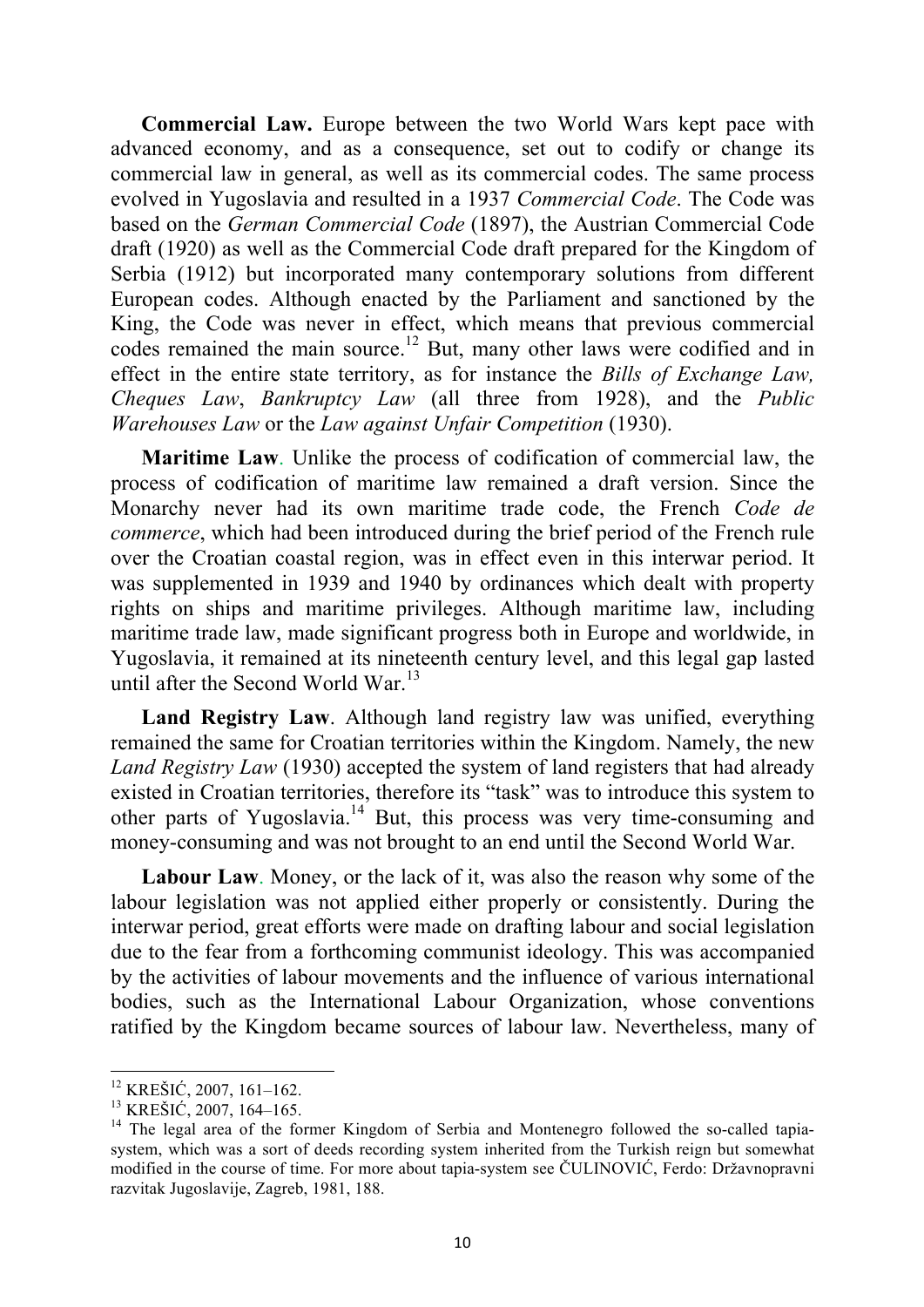the introduced laws were very important since, for instance, they introduced an eight-hour work day, a forty-eight-hour work week and a Sunday break, and prohibited night work for minors. Numerous workers' rights (valid at least on paper) were reduced to the minimum during the dictatorship and were not reimplemented later.<sup>15</sup>

**Copyright Law**. International conventions were also very important in preparing and codifying copyright law just as they were for labour law. For example, the principles of the Berne Convention (adopted in 1886 with amendments from 1896, 1908, 1914 and 1928) were incorporated into the *Law on the Protection of Copyright* (1929). This Law was very well accepted, abroad as well, and was considered the most sophisticated European law on the matter $16$ 

Some of these laws were in effect even during war time.

The NDH took over regulations that were in force in the previous periods making some conceptual and stylistic, but also politically-motivated changes. Despite efforts to draft a new civil code – the *Principles of the Civil Code for the Independent State of Croatia* (1943) – the *ABGB* remained in force. However, this system had quite a distinctive character due to extraordinary legislation. For example, a law was introduced regarding the preservation of Croatian property, which annulled all legal transactions concluded by Jews among themselves or with third parties two months before the proclamation of the NDH, while all the transactions concluded after the establishment of the NDH had to be submitted to the government for authorisation.<sup>17</sup>

At the same time, the partisan movement began to set up its military structure and its civil authorities as well. These authorities were known as national liberation committees (*narodnooslobodilački odbori* – NOOs). The entire network of NOOs stabilised with the establishment of the Anti-Fascist Council for the National Liberation of Yugoslavia (*AVNOJ*). Also, anti-fascist councils were set up for each of the Yugoslav lands, including the Anti-Fascist Council for the National Liberation of Croatia (*ZAVNOH*). These bodies were the backbone for the establishment of a new legal system. The creation of a legal system within the framework of the partisan movement implied a complete overhaul of the former structures and was characterised by the principle that "the old law is no longer applicable". Initially, the main sources of law were regulations issued by the new government, customs that had existed in a certain area or developed under the influence of the new government, court and administrative practices.18 A new phase began in 1943 and laws adopted at the time could be divided into federal laws and laws of federal units, where the

<sup>&</sup>lt;sup>15</sup> KREŠIĆ, 2007, 159–161.<br><sup>16</sup> KREŠIĆ, 2007, 163–164.<br><sup>17</sup> ČEPULO, 2012, 290–292.

<sup>18</sup> ČEPULO, 2012, 302–304.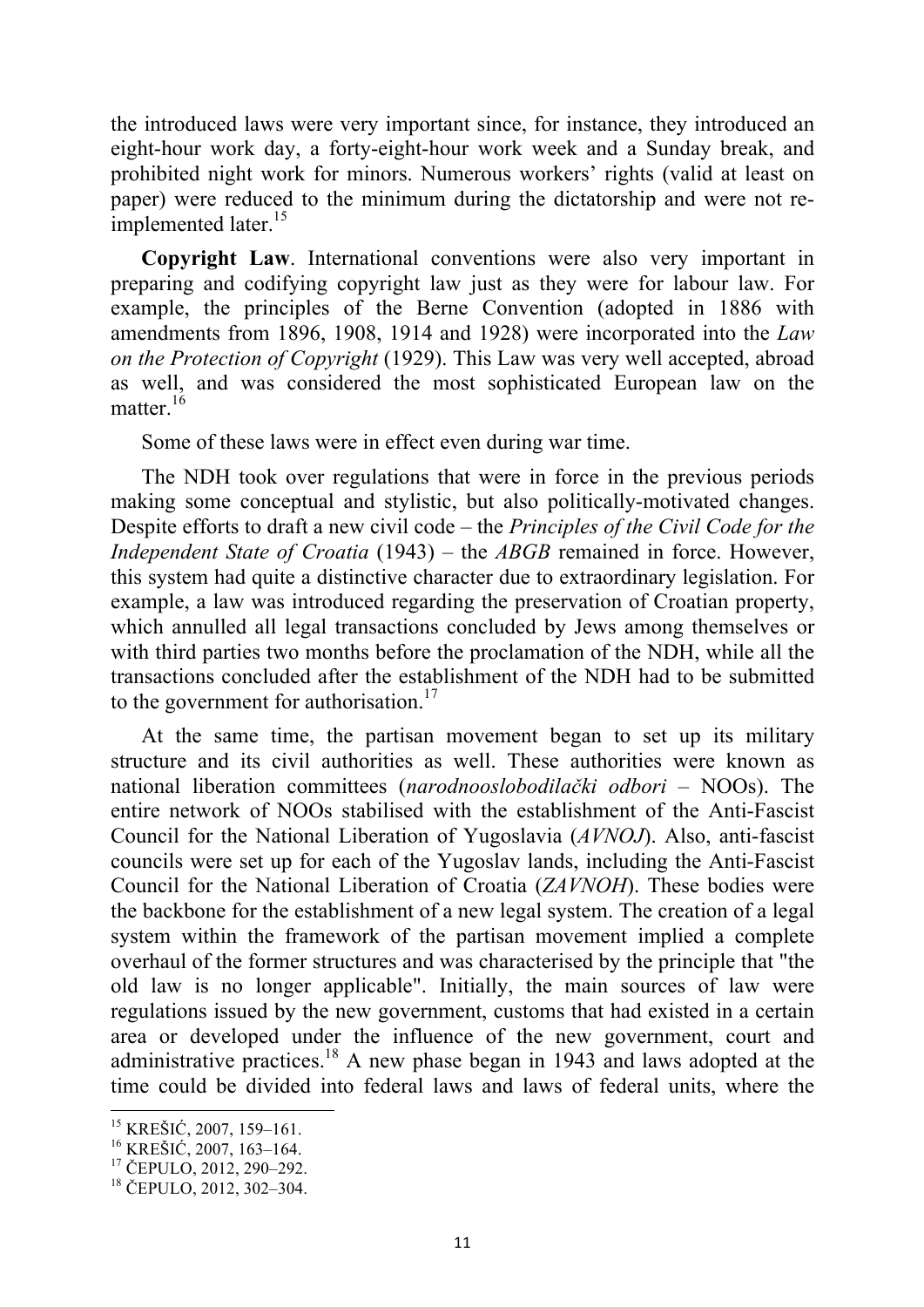latter were enacted by the federal units and pertained to their territory. The *ZAVNOH* was particularly prolific in drafting law, since there were many lawyers in its ranks.

The most important piece of legislation that influenced subsequent development was a Decision issued in 1945 by the Presidency of the *AVNOJ*, later confirmed as the *Law on Immediate Voiding of Regulations Passed Before 6 April 1941 and During the Occupation* (1946). The Law declared that all the laws that had been enacted during the occupation were non-existent, while those enacted before 6 April 1941 ceased to have legal effect. According to the Law, the contents of certain pre-war provisions could be applied, but not as a positive law but rather as a "legal rule", and only to the extent that they pertained to relations not regulated by the new regulations or principles of the constitutional order. One of the most important examples of these provisions was the *ABGB*.

After 1946, a new phase in the history of Croatian private law set in characterised by the abandonment of the continental legal family and inclusion into the socialist one, where private law, in contrast to public law, became marginalised. The exceptions were some traditional private law areas such as family law or labour law, which started their independent development.

#### **4. Final Note**

The development of the modern Croatian private law order began with the introduction of the *ABGB* as the backbone of development of the legal system for the next one hundred years. In relation with this, the differences among public law orders that marked the position of Croatian lands in this period (the Habsburg subsequently Austro-Hungarian Monarchy, the Kingdom of SCS later the Kingdom of Yugoslavia, dual/triple government during the Second World War) did not exert more significant influence on the essential normative determinants of the private law system, which more or less remained unchanged and part of the continental European legal circle. Almost all the laws that had been introduced during the Monarchy remained in force even after its dissolution, and the most important ones among them were in force until 1929 (i.e. the Temporary Rules of Civil Procedure/Civil Procedure Code) or until 1946 (i.e. the *ABGB*), influencing thus significantly Croatian legal doctrine, practice and culture. During the interwar period, the development of private law, in accordance with the developments in Europe of that time, was focused on the modernisation of law. However, in Yugoslavia, this modernisation was part of a much more important process of unification of law due to the existence of several legal areas with different legal sources. This was a complex process that lasted long and in some private law branches did not reach its end. After the Second World War, the Croatian legal system (now as part of new socialist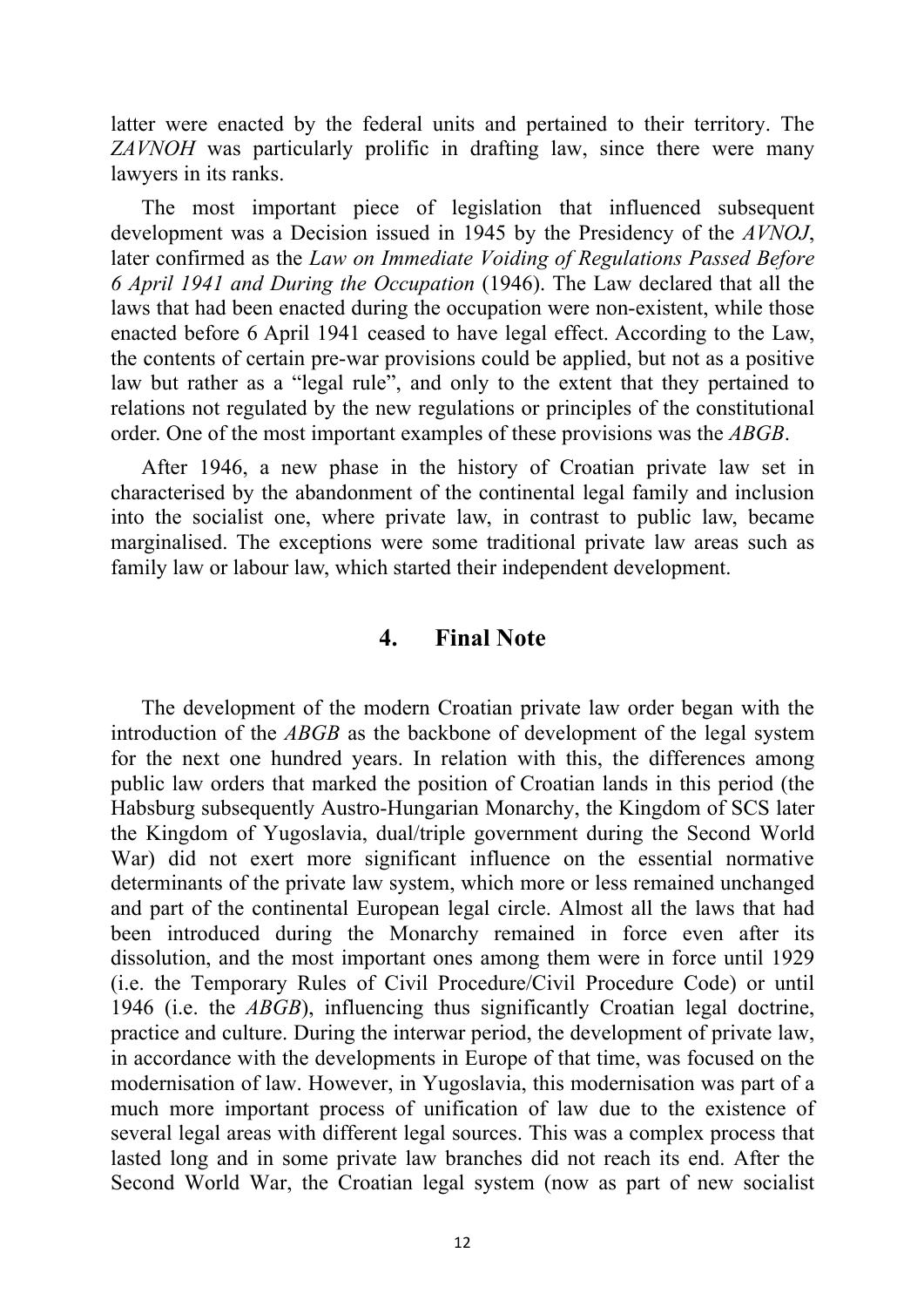Yugoslavia) changed due to the attributes which drew it out of continental legal tradition towards the socialist legal family where it would remain for the next forty-five years. However, development in the period under consideration, now as part of the Croatian legal tradition, enabled changes in the legal system of the Republic of Croatia after its independence, especially with regard to private law and its position and meaning within the framework of the entire legal system.

#### **Bibliography**

ČEPULO, Dalibor–KREŠIĆ, Mirela: Horvát–magyar kiegyezés: intézmények és valóság. Šokčević, Dinko (ed.) "Mint nemzet a nemzettel"…Tudományos konferencia a magyar– horvát kiegyezés 140. évfordulója emlékére / "Kao narod s narodom"...Konferencija u spomen 140. obljetnici Hrvatsko–ugarske nagodbe, Budimpešta: Croatica, Budapest/Budimpešta, 2011, 141–155.

ČEPULO, Dalibor: Autonomy, dependence and modern reforms in Croatia–Slavonia 1848–1918. Urusczak, Waclaw et al. (eds.) Separation of powers and parliamentarianism. The past and the present. Law, doctrine, practice. Studies presented to the International Commission for the History of Representative and Parliamentary Institutions, vol. 84, 2007, 511–524.

ČEPULO, Dalibor: Hrvatska pravna povijest u europskom kontekstu – od srednjeg vijeka do suvremenog doba, Pravni fakultet u Zagrebu, 2012, 285–290., 293–301.

ČEPULO, Dalibor: Tradicija i modernizacija: "Iritantnost" Općeg građanskog zakonika u hrvatskom pravnom sustavu. Liber amicorum Nikola Gavella (Gliha, I. et. al., eds.), 2007, 1– 50.

ČULINOVIĆ, Ferdo: Državnopravni razvitak Jugoslavije, Zagreb, 1981, 188.

GAVELLA, Nikola: Die Rolle des ABGB in der Rechtsordnung Kroatiens. Zum 140. Jahrestag seiner Einführung in Kroatien. Zeitschrift für Europäisches Privatrecht, 4, 1994, 603–623.

KREŠIĆ, Mirela: Entitlement of Female Descendants to Property of Croatian Communal Household. Journal on European History of Law, 2, 2011, 74–76.

KREŠIĆ, Mirela: Intestate succession of female descendants according to the Austrian General Civil Code in the Croatian–Slavonian legal area 1853–1946. Annals FLB – Belgrade Law Review, LVIII, 3, 2010, 121–136.

KREŠIĆ, Mirela: Yugoslav private law between the two World Wars. Modernisierung durch Transfer zwischen den Weltkriegen (T. Giaro, ed.), Vittorio Klostermann Verlag, Frankfurt am Main, 2007, 151–153.

UZELAC, Alan: Accelerating civil proceedings in Croatia - A history of attempts to improve the efficiency of civil litigation. van Rhee, C.H. (ed.): The Law's Delay. Essays on Undue Delay in Civil Litigation. Ius Commune Europaeum, Intersentia, Antwerp–Oxfort– New York, 2004, 283–313.

VAN RHEE, C.H.: Introduction, European Traditions in Civil Procedure, C.H. van Rhee (ed.), Intersentia, Antwerp–Oxford, 2005, 11–14.

*Edited text from the 1st Croatian-Hungarian Summer School held in Budapest on the 15th of July 2016.*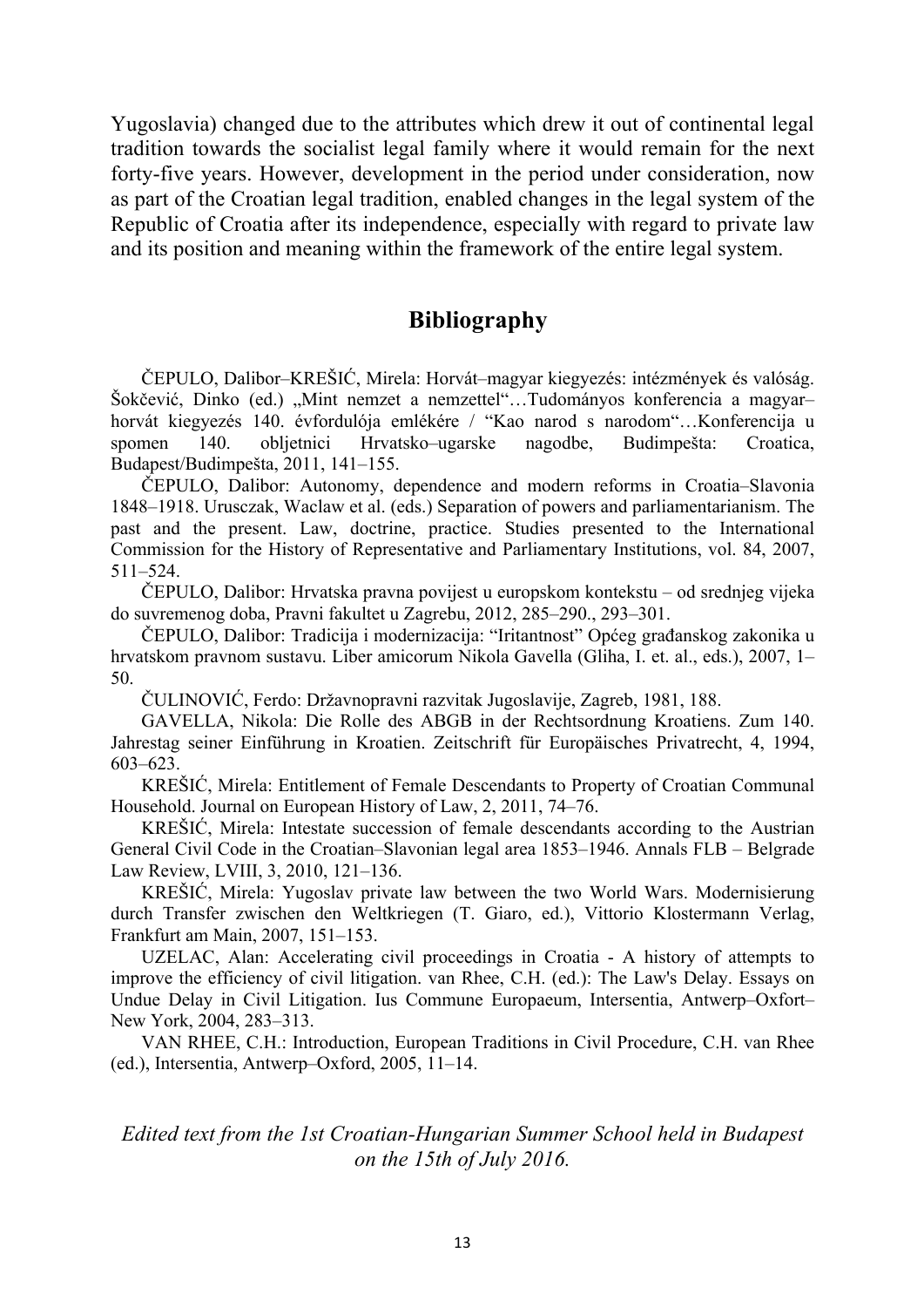# **Rechtsgeschichtliche Vorträge/ Lectures on Legal History**

Publication of the Department of Hungarian Legal History Eötvös Loránd University

*1. Kurt Seelmann*: Hegels Versuche einer Legitimation der Strafe in seiner Rechtsphilosophie von 1820, Budapest 1994

*2. Wolfgang Sellert*: Der Beweis und die Strafzumessung im Inquisitionsprozeß, Budapest 1994

*3. Wilhelm Brauneder*: Grundrechtsentwicklung in Österreich, Budapest 1994

*4. Barna Mezey*: Kerker und Arrest (Anfänge der Freiheitsstrafe in Ungarn), Budapest 1995

*5. Reiner Schulze*: Die Europäische Rechts- und Verfassungsgeschichte – zu den gemeinsamen Grundlagen europäischer Rechtskultur, Budapest 1995

*6. Kurt Seelmann*: Feuerbachs Lehre vom "psychologischen Zwang" und ihre Entwicklung aus Vertragsmetaphern des 18. Jahrhunderts, Budapest 1996

*7. Kinga Beliznai*: Gefängniswesen in Ungarn und Siebenbürgen im 16–18. Jahrhundert (Angaben und Quellen zur Geschichte des ungarischen Gefängniswesens) Budapest 1997

*8. Michael Köhler*: Entwicklungslinien der deutschen Strafrechtsgeschichte, Budapest 1998

*9. Attila Horváth*: Die privatrechtliche und strafrechtliche Verantwortung in dem mittelalterlichen Ungarn, Budapest 1998

*10. Allan F. Tatham*: Parliamentary Reform 1832–1911 in England, Budapest 1999

*11. Arnd Koch*: Schwurgerichte oder Schöffengerichte? C.J.A. Mittermaier und die Laienbeteiligung im Strafverfahren, Budapest 2002

*12.* Strafrechtliche Sanktionen und Strafvollzug in der deutschen Rechtsgeschichte Die Entwicklung des Strafsystems und der Straftheorie in Europa Deutsch–ungarisches strafrechtsgeschichtliches Seminar I., Budapest 2002

*13.* Strafrechtliche Sanktionen und Strafvollzug in der ungarischen Rechtsgeschichte Die Entwicklung des Strafsystems und der Straftheorie in Europa Deutsch–ungarisches strafrechtsgeschichtliches Seminar II., Budapest 2002

*14. Markus Hirte*: Poenae et poenitentiae – Sanktionen im Recht der Kirche des Mittelalters, Budapest 2003

*15. Werner Ogris*: W. A. Mozarts Hausstandsgründung, Budapest 2003

*16. Hoo Nam Seelmann*: Recht und Kultur, Budapest 2003

*17. Arnd Koch*: Die Abschaffung der Todesstrafe in der DDR, Budapest 2003

*18. Kurt Seelmann*: Gaetano Filangieri, Budapest 2003

*19. Elisabeth Koch*: Die historische Entwicklung der Kodifikation des Privatrechts, Budapest 2003

*20. András Karácsony*: Relationship between state-, political- and legal sciences in education of law, Budapest 2004

*21. Barna Mezey*: The history of the harmonisation of law and the legal education in Hungary, Budapest 2004

*22. Gizella Föglein*: Conceptions and Ideas about National Minorities in Hungary 1945– 1993, Budapest 2004

*23. József Ruszoly*: István Csekey und die ungarische Verfassung, Budapest 2004

*24. Attila Horváth*: Rechtswissenschaft in den sowjetischen Staaten, Budapest 2004

*25. Mária Homoki-Nagy*: Die Kodifikation des ungarischen Zivilrechts im 19. Jahrhundert, Budapest 2004

*26. András Karácsony*: On legal culture, Budapest 2004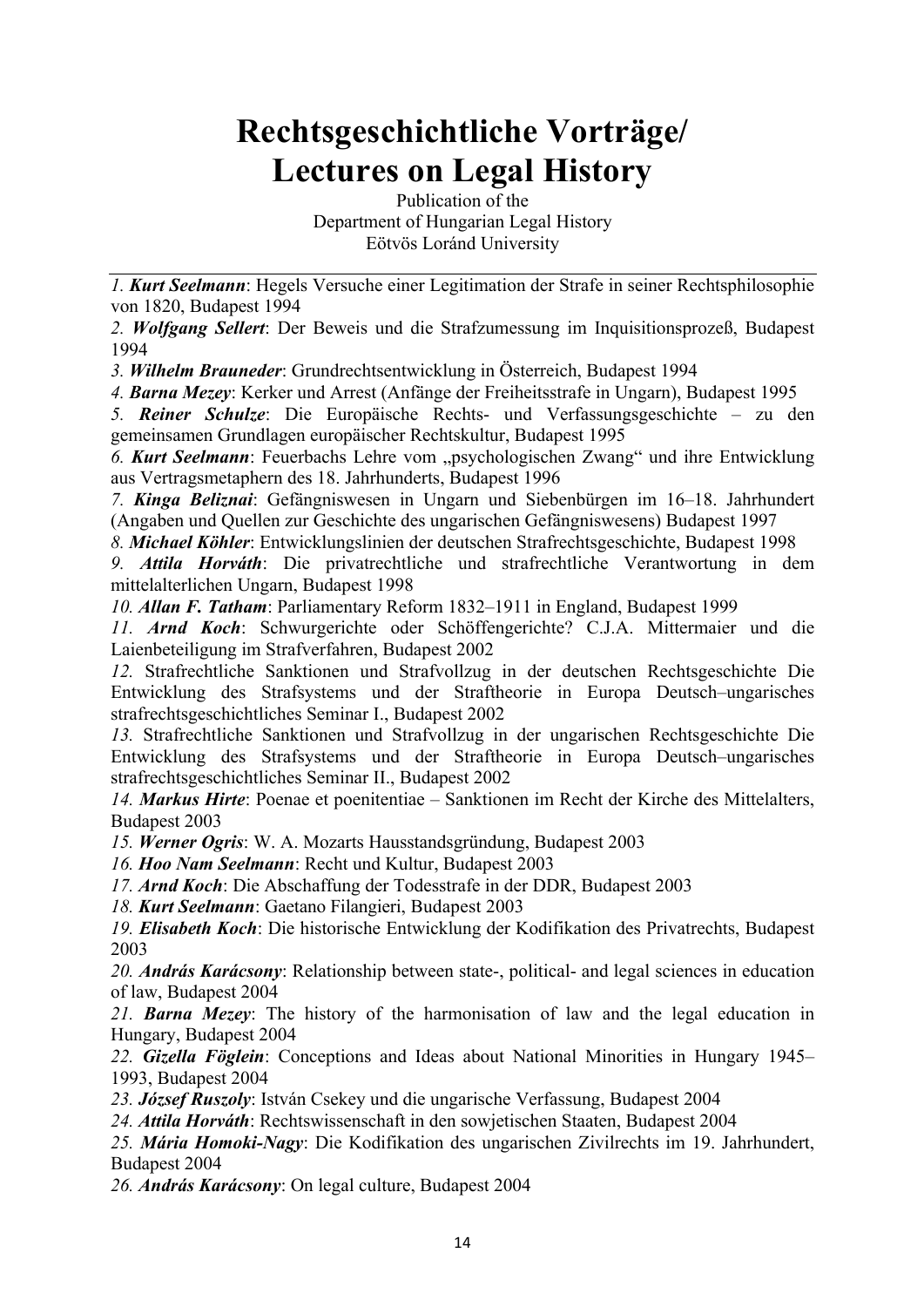*27. Gernot Kocher, Barna Mezey*: Juristenausbildung in der österreichischen und ungarischen Geschichte, Budapest 2004

*28. Markus Steppan*: Die Grazer Juristenausbildung von 1945 bis zur Gegenwart, Budapest 2004

29. Harald Maihold: "Ein Schauspiel für den Pöbel" Zur Leichnamsstrafe und ihrer Überwindung in der Aufklärungsphilosophie, Budapest 2005

*30. Barna Mezey*: Vier Vorträge über den Staat in der Zeit des Rákóczi-Freiheitskampfes, Budapest 2005

*31. Zoltán Szente*: The Issue of Superiority: National versus Community Legislation, Budapest 2005

*32. Günter Jerouschek*: Skandal um Goethe? Budapest 2005

*33. József Szalma*: Haupttendenzen im ungarischen (Deliktrecht) Haftpflichtrecht, Budapest 2005

*34. Georg Ambach*: Die strafrechtliche Entwicklung der Republik Estland in der ersten Seite des zwanzigen Jahrhunderts, Budapest 2005

*35. Gábor Máthé*: Der bürgerliche Rechtsstaat in Ungarn, Budapest 2005

*36. Paolo Becchi*: Hegel und der Kodifikationsstreit in Deutschland am Anfang des 19. Jahrhunderts, Budapest 2005

*37. Hinrich Rüping*: Anwaltsgeschichte als Juristische Zeitgeschichte, Budapest 2005

*38. Masakatsu Adachi*: Entwicklung der Nationalstaaten im 19. und 20. Jahrhundert aus japanischer Sicht, Budapest 2006

*39. Georg Steinberg*: Aufklärerische Tendenzen im ungarischen Strafrecht, Budapest, 2006

*40. Viktor Illés*: Die Rolle der Nationalkomissionen in der Aufstellung der Volksgerichte bis Februar 1945, Budapest 2006

*41. Gábor Máthé*: Die Bedeutung der Lehre von der Heiligen Stephanskrone für die ungarische Verfassungsentwicklung, Budapest 2006

*42. Hinrich Rüping*: Politische und rechtliche Schuld nach Systemumbrüchen im Europa des 20 Jahrhunderts, Budapest 2006

*43. Attila Barna*: Der wahre Diener des Staates – Verwaltungsreformen von Joseph II. in den ungarischen Komitaten, Budapest 2006

*44. Attila Horváth*: Geschichte des Strafrechts in Ungarn während des sowjetisch geprägten Sozialismus, mit besonderem Hinblick auf die Schauprozesse, Budapest 2006

*45. István Stipta*: Die Herausbildung und die Wirkung der deutschen Verwaltungsgerichtsbarkeit auf den ungarischen Verwaltungsrechtsschutz, Budapest 2006

*46. Gábor Máthé*: Moments of making fundamental law in the Hungarian Parliament in the dualistic era, Budapest 2006

*47. Petronella Deres*: The criminal substantial law's evaluation of crimes committed under the influence of alcohol in the criminal code's general section, Budapest 2007

*48. Magdolna Szigeti*: Die Grundrechte und deren Geltung in dem sozialistischen Ungarn, Budapest 2007

*49. Gábor Béli*: Die Verjährung (praescriptio) und die Ersitzung (usucapio) im alten ungarischen Recht, Budapest 2007

*50. Jubiläumsband,* Budapest 2007

*51. Karl Borchardt*: Ungarn und Rothenburg ob der Tauber: Ein Überblick historische Kontakte, Budapest 2007

*52. Der österreichisch–ungarische Ausgleich 1867*, Budapest 2008

*53. Tamás Nótári*: Show Trials and Lawsuits in Early-Medieval Bavaria, Budapest 2008

54. **Günter Jerouschek**: "Wer Menschenblut vergießt, des Blut soll auch durch Menschen vergossen werden." Überlegungen zu peinlicher Strafe, Fehde und Buße im mosaischen Recht, Budapest 2008